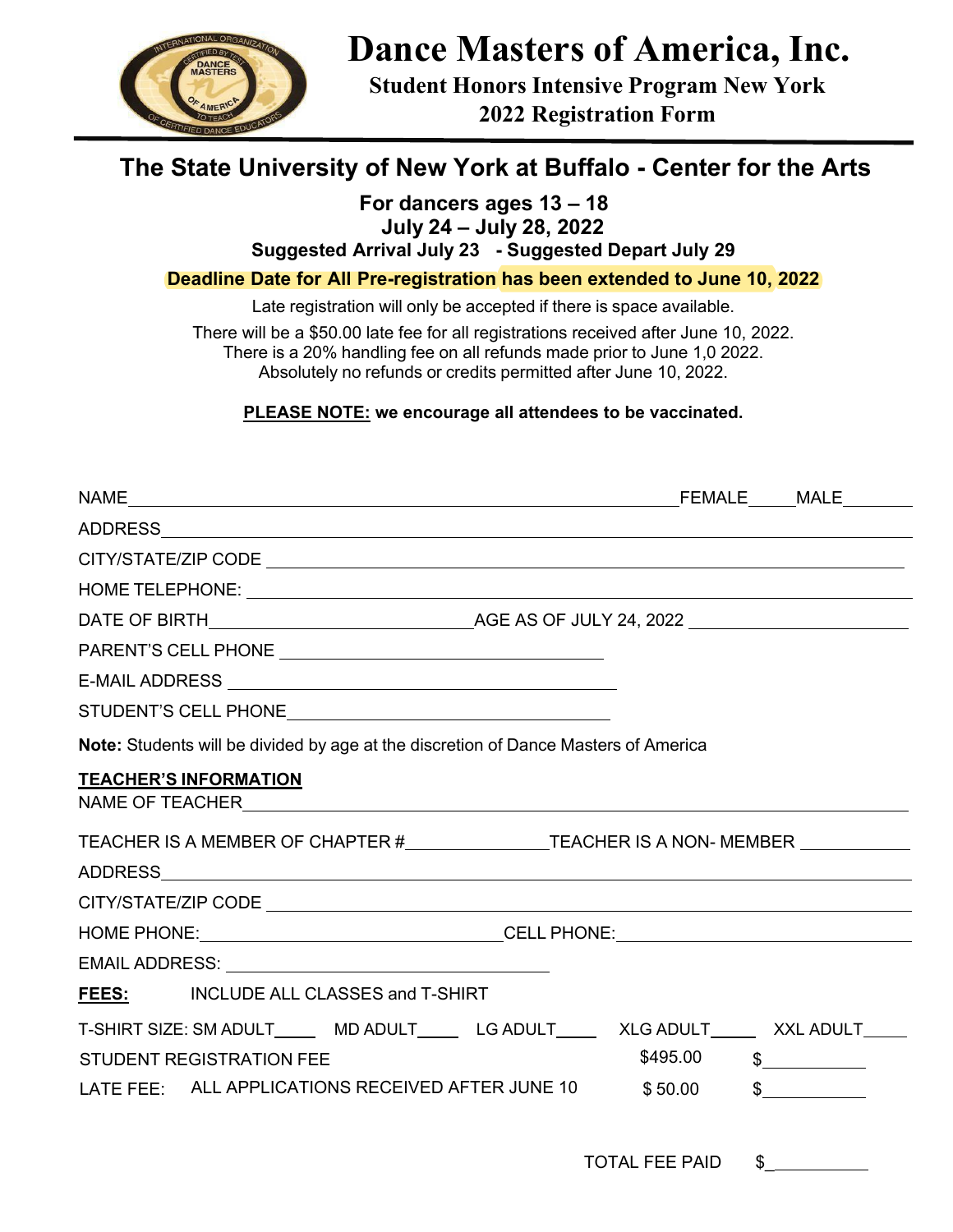### **MEDICAL AUTHORIZATION**

That I, That I, Committee Committee Committee Committee Committee Committee Committee Committee Committee Committee Committee Committee Committee Committee Committee Committee Committee Committee Committee Committee Commit

a minor child (under the age of eighteen (18) years of age) give my permission to Dance Masters of America, Inc., the Officers of the Organization, Directors and Assistants of the Student Honors Intensive Program to obtain whatever medical and/or hospital care and treatment may be deemed necessary while on-site of classes from July 24, 2022, to July 28, 2022.

Dated:

SIGNATURE OF PARENT/GUARDIAN

\*A **DOCTORS NOTE** stating the attendee is fit to actively participate in the program **is REQUIRED WITH THIS APPLICATION.**

### **DANCE MASTERS OF AMERICA S.H.I.P. ATTENDEE AGREEMENT**

In consideration for being accepted into the Dance Masters of America Student Honors Intensive Program the undersigned, jointly and severally do hereby release the Dance Masters of America, Inc., the Officers of the Organization; the Directors and Assistants of the SHIP Program; the faculty; The State University at Buffalo, New York, 103 Center for the Arts, Buffalo, NY 14260 from any and all claims for damages, or for injuries which the Attendee may sustain while participating in any and all activities with the Dance Masters of America S.H.I.P. program.

Signature of Parent/Legal Guardian Signature of Attendee (if 18 years of age)